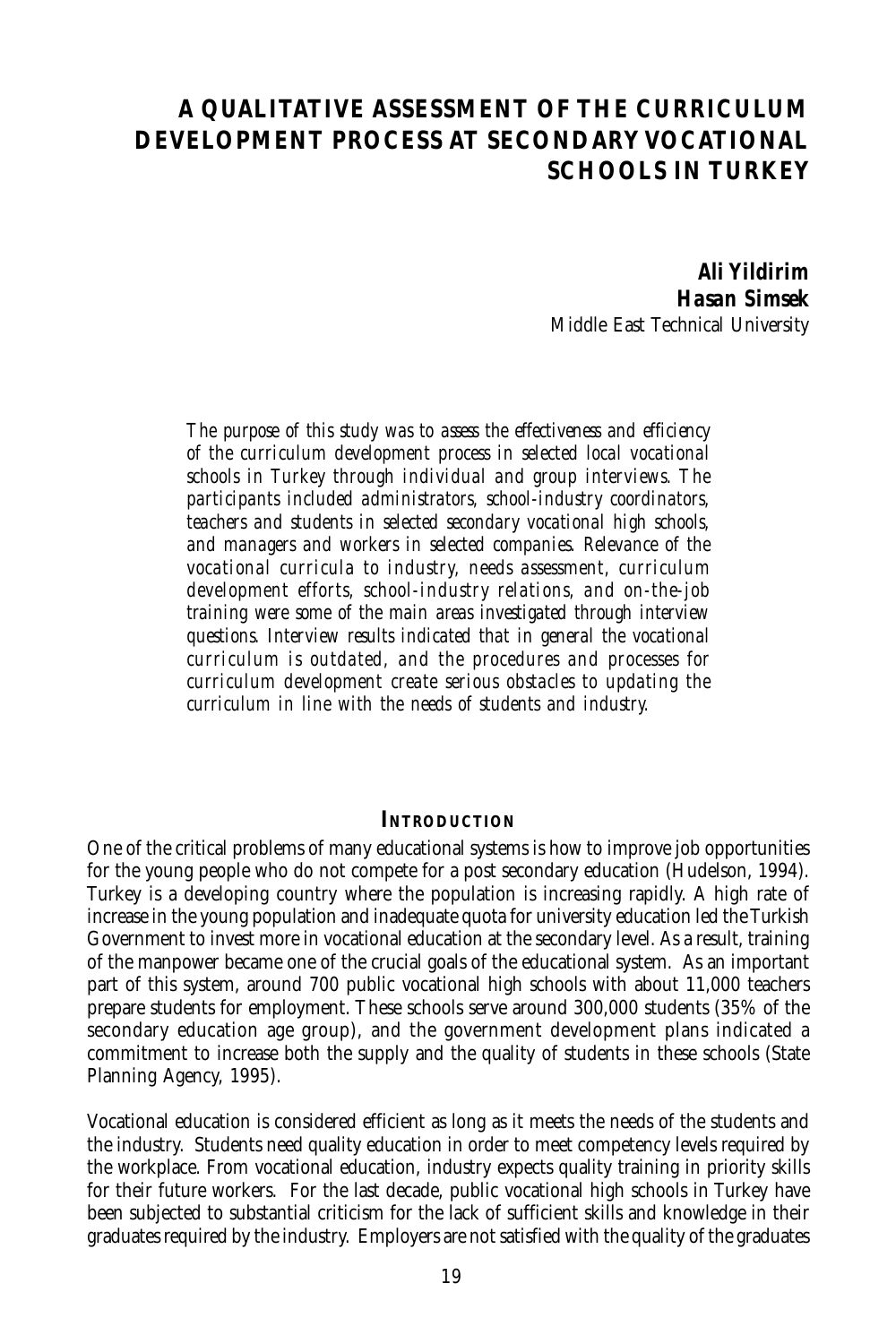and are not willingto hire them. Graduates complain about the inadequacy of training in schools and the difficulty of finding a satisfying job in their specialization (Olkun and Simsek, 1999). Vocational high schools, traditionally praised for their contribution to well-trained manpower for industry, are becoming less-preferred educational institutions for middle school graduates (Ministry of Education, 1999).

This gloomy situation in Turkish vocational education largely results from its inability to adapt to new developments and rapid changes in industry. Today's industries are facing a challenge of succeeding in a very competitive world market, world of rapid technological developments and improvements in communication, and attempting to become more efficient and productive. To achieve that, they are "restructuring their management, operating and production processes, activities that in many cases have resulted in downsizing and in adoption of new technologies" (Lankard, 1994, p. 1). These changes apparently create a new list of competencies critical for the employees. The narrow-based skills required by simple, onetask jobs of mass production of the Industrial Age are replaced by sophisticated and abstract technology-related competencies such as high-level communication and analytical skills, flexibility and adaptability, creativity and team-work skills (Brand, 1994).

In view of these new realities, vocational schools face a challenge to constantly examine course content, strategies and implementation, as well as to update course curricula, and explore new areas to include in the overall vocational curriculum. Vocational schools need rigorous programs integrating academic and vocational subjects that meet the future needs of a young population by addressing workplace realities and the changing world of technology. One of the great challenges of curriculum planning for vocational schools has traditionally been the integration of academic competencies into vocational education curricula (Martinez & Badeaux, 1994). This integration is significant since the average worker changes occupations 4-6 times in a lifetime, and a broad range of academic and vocational skills which reinforce and build on each other is imperative to workplace success (Lankard, 1996). Therefore, the curriculum should be well researched, continuously updated, and innovative courses should be designed. Different types of subject areas should be integrated with a holistic view to allow students to develop knowledge and skills rapidly and apply them competently. In addition, quality vocational programs based on both industries' and students' needs cannot be developed without assessing the needs of both sides.

Turkish vocational high schools are not exempt from the realities outlined above. Currently, secondary vocational schools are under rigorous study to assess various aspects of the systems in terms of their strengths and weaknesses in preparing the youth for the rapidly changing world of work and to explore strategies for improving the effectiveness of vocational education systems in order to better meet the needs of the youth and the industry. One of these aspects is the process followed to update the vocational curriculum in line with the new developments in the industry. As we move from the Industrial Age to the Information Age, the ever-changing needs of the industry present a great challenge for vocational high schools in updating their curriculum regularly. The traditional way of carrying out curriculum research and developing new curriculum at the central level may not meet the current needs of vocational schools and the industry. The current job market realities require schools to do their own curriculum research and development in collaboration with the local industry on a continuous basis. But, how do vocational schools deal with these challenges? What role does the current curriculum play in preparing youth for the required skills of the industry? How are the new needs assessed? What type of curriculum development process takes place in these schools, and to what degree does this process respond to curriculum development needs of schools?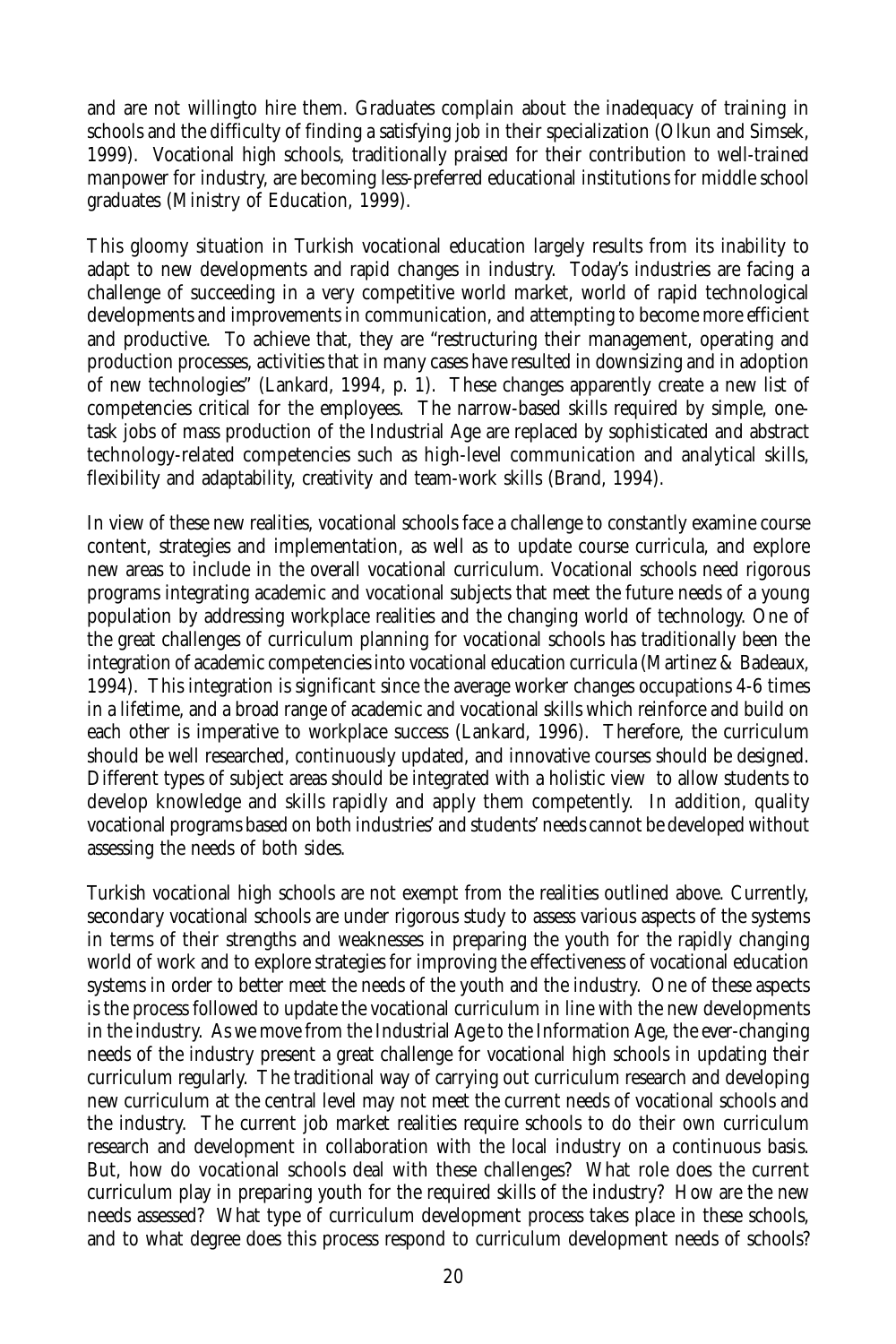The answers to these questions are important in assessing the current status of the curriculum and in developing recommendations to improve the effectiveness of the curriculum development process in vocational high schools.

# **BACKGROUND OF VOCATIONAL EDUCATION IN TURKEY**

The educational system in Turkey is highly centralized and hierarchically structured. The system is administered by the Ministry of Education (MOE) which centrally determines many procedures and processes such as school policies and regulations, curriculum and standards, and teacher appointments. Secondary vocational schools are administered and supervised by several directorates at the MOE (e.g., Girls Vocational Education Directorate, Boys Vocational Education Directorate, Tourism and Commercial Vocational Education Directorate). These schools are 3-year institutions (covering  $9-11<sup>th</sup>$  grades) and receive students through centrallyadministered selection exams. The graduates of these schools are hired by industry as apprentice craftsmen. They also have the option of continuing their education at the university level (Ministry of Education, 1999).

Curriculum development for vocational subject areas is carried out both at the central level and at the local school level. However, any curriculum to be implemented in vocational schools should be approved by the Board of Education of the MOE. Although curriculum development for any common academic subjects like History, Mathematics, and the Sciences is entirely carried out at the Ministry level without much input from schools, vocational subjects present a different picture. Vocational schools can develop new course curriculum and apply to the MOE for approval. In fact, a considerable number of curricula in vocational areas to date have been developed by groups of teachers in local vocational schools. Once a new curriculum developed locally is approved by the MOE, it may be used in other vocational schools as well. (Ministry of Education, 1999).

Supervision in the Turkish educational system is also centralized. All public education institutions including vocational schools are regularly visited by the Ministry inspectors to check teachers' compliance with the standard curriculum to evaluate their teaching performance and to provide recommendations for improving the teaching and learning process. The Ministry inspectors are also expected to collect data on the effectiveness of the curriculum being implemented and the results are forwarded to the MOE for consideration in the next cycle of curriculum development initiatives (Yildirim, 1997).

The Vocational Education Act passed by the Turkish Parliament in 1986 set the guidelines for cooperation between vocational schools and industry in the areas of internships, teacher and resource exchange, teacher training, technology transfer, and financial contributions to schools (Sezgin, 1994). Since then significant improvements have been made. The industry is now required to admit students for practical training, to establish an education department for this purpose, and to inform the schools and local vocational advisory councils of the new developments in the industry (e.g., employee needs, new technology and competencies).

#### **METHOD**

**SAMPLE** 

The study sample included a total of 14 vocational high schools and 12 companies that hire graduates of these schools in four relatively big and developed provinces in Turkey (namely Ankara, Istanbul, Izmir and Bursa). These provinces were purposefully selected since they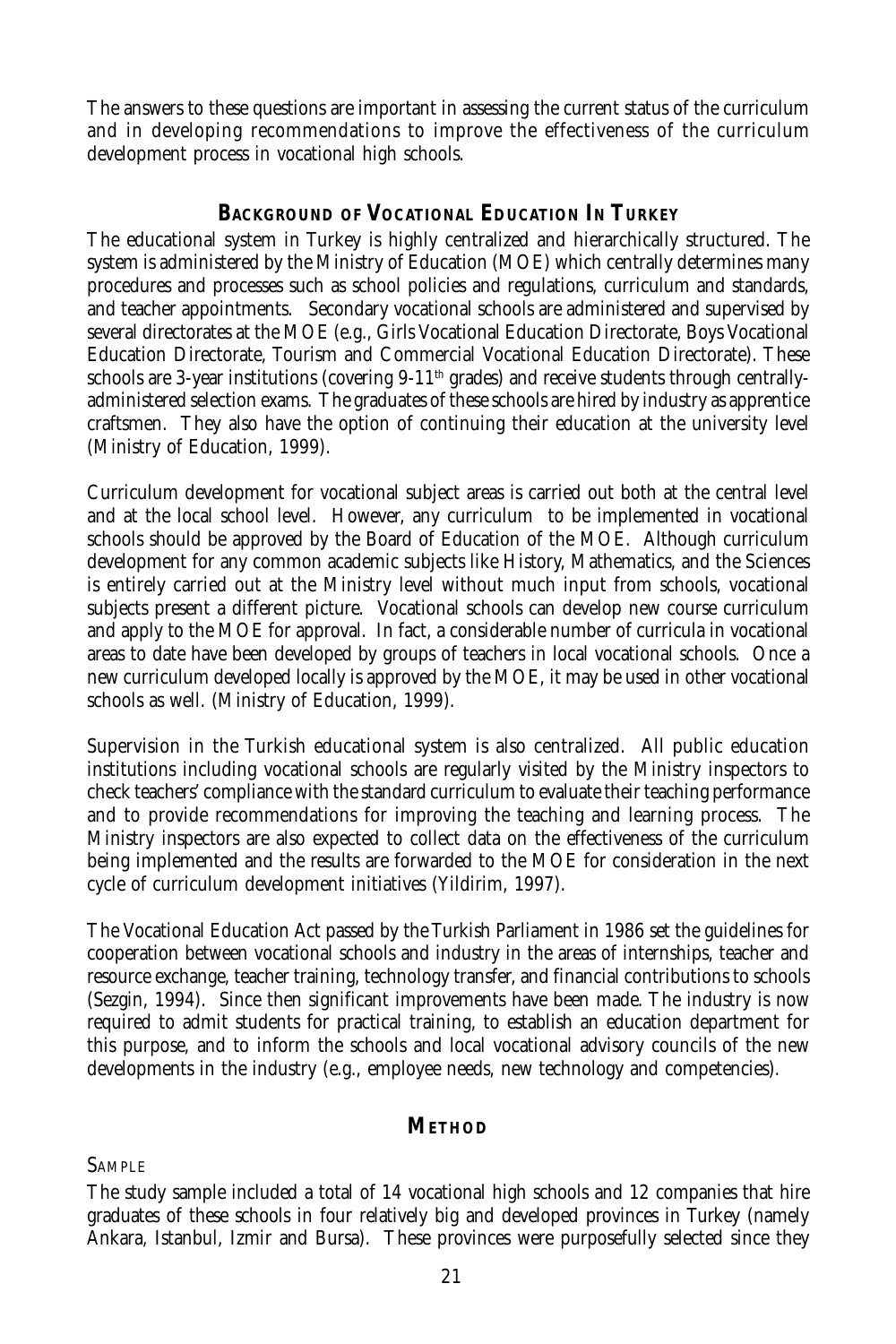represented a greater variety in industry as well as the programs the vocational schools offered. Two to four vocational schools from each of these cities were involved in this study. These schools were purposefully selected based on the following criteria: (a) the school curricula were in line with the industrial areas within the province, (b) the number of schools visited within a province was proportional to the relative population within the province, (c) both boys' and girls' vocational high schools were represented, (d) different vocational areas were represented (e.g., textile, construction, furniture making, electric-electronics), and (e) the schools were large scale covering many vocational specializations and serving more than a thousand students.The companies were also purposefully selected based on two criteria: (a) they had a relation with one of the schools sampled (e.g., providing on-the-job training to students, employing graduates), and (b) both small and large-scale companies were represented.

Purposeful sampling strategy (Fraenkel & Wallen, 1993) was used in selection of provinces, schools and companies, and the random-sampling technique was used to select the participants in the schools and the industry. Therefore, the results cannot be directly generalized to all vocational schools in Turkey, and this appears to be a limitation of the study. However, since representation of a large spectrum of school programs and of industries was achieved through the sample, the results may provide useful insights into the process of curriculum development taking place in these institutions.

## DATA COLLECTION INSTRUMENTS

Individual and focus-group interviews were used as the main data collection methods. Six separate but parallel semi-structured interview schedules were designed for principals, schoolindustry coordinators, teachers, senior students, and industry managers responsible for schoolindustry relations and employees. The interview schedules included questions on the quality of school curriculum, the adequacy of skills and knowledge of graduates, relevance of the vocational curricula to industry, transition from school to work, needs assessment activities, school-based curriculum development efforts, school-industry collaboration in the area of needs assessment and curriculum development, on-the-job training, the process of curriculum review and approval, and the reaction of the MOE to school-based curriculum development. These questions provided data, from the perspectives of school and industry participants, on the adequacy of the vocational curricula in equipping students with skills and knowledge required by the industry and the effectiveness and efficiency of efforts to update the curricula.

## DATA COLLECTION PROCEDURES

The schools and companies were visited to carry out interviews over a period of 4 weeks. The school principals and school-industry coordinators were interviewed individually, and focusgroup interviews were carried out with a sample of teachers (approximately five) and of senior students (approximately seven) from different departments in each school. The purpose of the focus-group interviews was to give participants a chance to consider and build on what another individual in the group said about the issues raised. Teachers and students were selected randomly for the interviews. In each industry site, the manager was interviewed individually, and the employees who were recent graduates of vocational schools (approximately six in each company) were subjected to group-interviews. As a result, a total of 14 principals, 14 school-industry coordinators, 68 teachers and 95 students were interviewed in schools while 12 industry managers and 70 workers participated in the interviews from the industry. Interviews were tape-recorded and later transcribed for data analysis.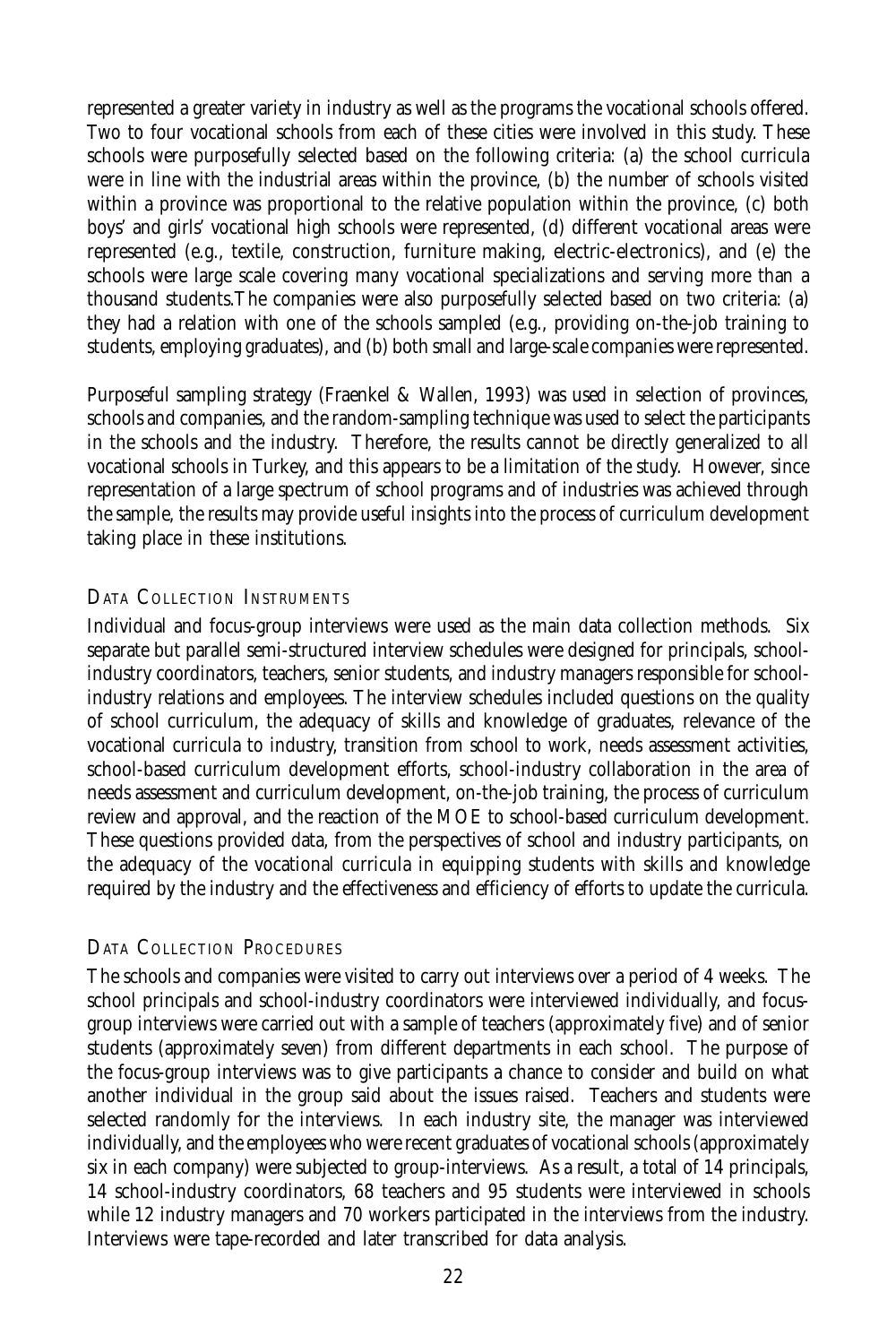#### DATA ANALYSIS

The interview data were subjected to content analysis. Content analysis involves searching for meaningful phenomena in the data, assigning them descriptive codes and exploring their relations to arrive at themes, and to describe the data as a meaningful whole (Miles & Huberman, 1994; Spradley, 1979). The researchers first read through all the interview data to identify meaningful units based on the research questions and assigned descriptive codes to these units. For example, codes like "open-minded," "flexible," "motivated," "independent thinking," and "problem solving" were used to describe the data in relation to the quality of vocational school graduates. Both researchers went through all the data to check each other's coding to establish consistency in the assignment of codes to the same phenomena. Second, the descriptive codes which fit together meaningfully were grouped in categories such as "qualification of graduates," "job requirements," "on-the-job training," and "school-industry collaboration." These categories allowed to identify the main themes present in the data. The whole data were re-examined and restructured according to these themes. Finally, a third-level thematic coding was carried out to determine the general themes for the data. The codes at this level included themes like "curriculum quality," "needs assessment," "curriculum development," and "curriculum approval." The thematic coding helped to establish the report structure within which the descriptions and interpretations of the findings were presented.

#### **RESULTS**

We organized the results under three themes. First, we assessed the current status of the vocational curriculum in the vocational schools sampled. Second, we looked at the needs assessment activities undertaken by these schools. Finally, we examined the curriculum development efforts taking place in the schools.

#### CURRENT STATUS OF VOCATIONAL CURRICULUM

Vocational education is meaningful and useful if it provides employable and relevant skills and knowledge to its students. In the face of dramatic changes in the industry as we move from the Industrial Age to the Information Age, this type of education is a challenge for any vocational school attempting to equip its students with employable skills so that they can find relevant jobs following their graduation. In the past, specialization in a certain area was promoted; today broad-based knowledge and skills are appreciated more since the individuals need to be flexible enough to adapt to changes and to learn new skills at work. One of the basic questions of this study was to identify the degree to which the schools visited were able to offer curriculum for their students in line with the competencies desired in the local industry.

The majority of the industry managers interviewed indicated that they needed creative, openminded, self-disciplined, flexible, motivated individuals who could make decisions independently, initiate new ideas, solve problems, communicate well, and adapt to "industry culture" quickly. One industry manager in Bursa explained that they hired new personnel based on two types of qualities: the first was affective quality involving honesty, "hard-working attitude," selfmotivation, creativity, and open-mindedness; the second was cognitive quality including problem-solving skills, and holistic and systematic thinking. He said that "the current vocational school graduates are trained adequately at well-defined tasks but they lack the more sophisticated skills and attitudes required in today's industries." Both industry managers and the workers argued that vocational schools were not able to train students with these qualities; as a result, companies spent valuable time and money to retrain the newly-hired individuals.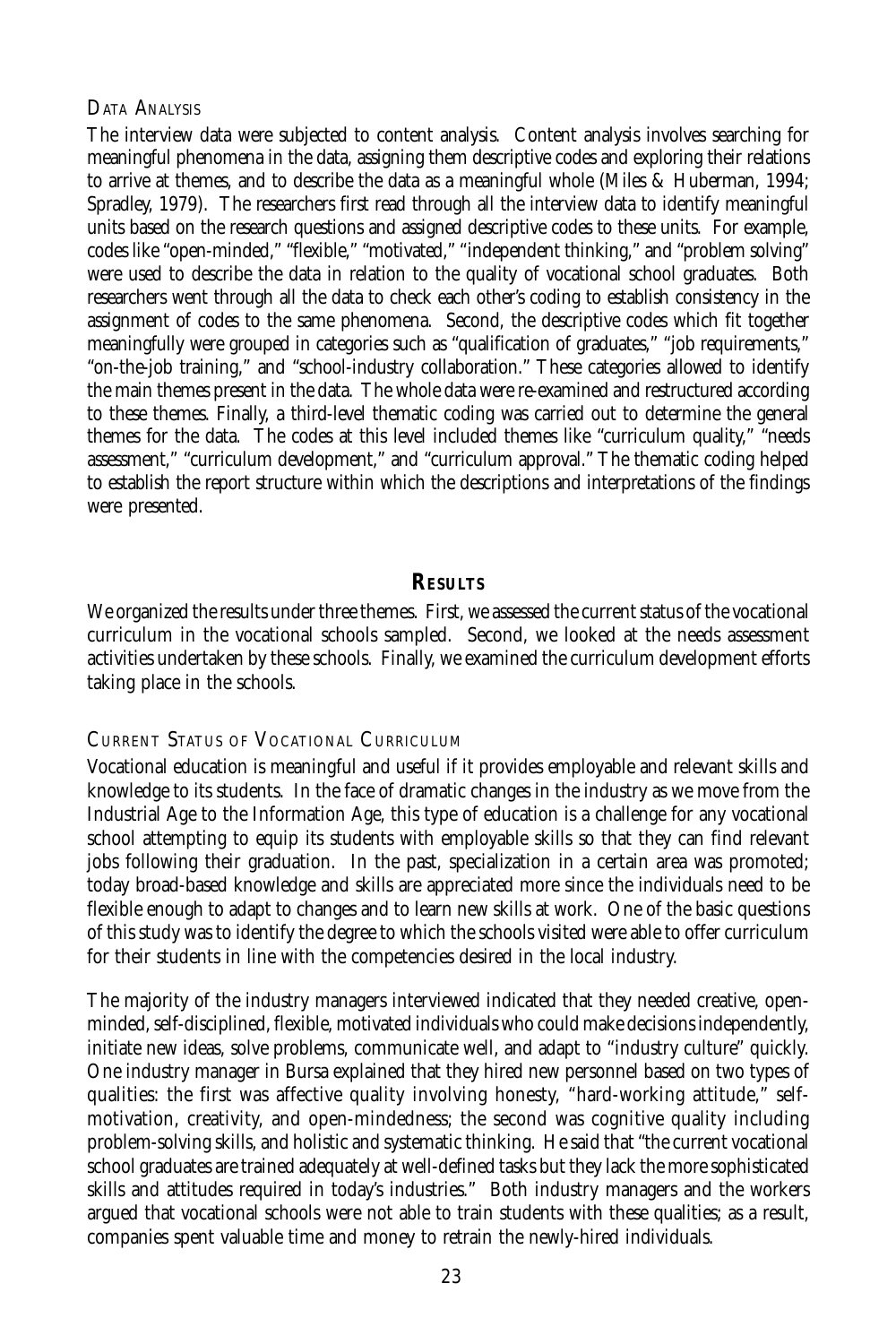A majority of the principals and teachers of the schools visited agreed with industry managers that they were not able to prepare students with relevant skills and knowledge required by the industry. Except in a few cases, the most acknowledged area was the content of the curriculum involving outdated knowledge and skills in reference to the high rate of changes in the skills and machinery used in the industry. Both principals and teachers outlined several reasons for outdated nature of the curriculum in their schools. First of all, the nationwide standardization of the curriculum within a centralized educational system was seen as a serious obstacle to train students with appropriate skills and knowledge consistent with the local industry needs. A standard curriculum clearly may not respond effectively to the conditions and characteristics of the local industry. For example, the car-manufacturing industry in Bursa required certain specific skills and knowledge in workers geared toward auto electronics. Since the standard curriculum in vocational schools was not geared toward these specific needs, companies were hesitant to hire the graduates of these schools.

Second, school-industry coordinators and teachers felt that they stayed behind the new developments in the industry since they were not provided with opportunities to improve their knowledge and skills in their field. As a result they had difficulties in updating the content and skills in their courses and adapting them to the new technology used in the industry.

Third, the curriculum of vocational schools was preoccupied by general academic courses that did not leave much room for vocational courses and workshops. Since a large number of academic and vocational courses in the curriculum was determined by the MOE, the principals and teachers did not have much opportunity to adjust the curriculum in line with new developments in the industry except by adding one or two elective courses. Another important aspect of this problem was the issue of integration of academic and vocational subjects in a way to support students' understanding of different aspects of the world of work, and to help them adapt to new work conditions. Students pointed out that these two sets of courses were like two different worlds. The knowledge and skills they learned in these subjects were not integrated in a meaningful way, resulting in "uninteresting and meaningless experiences" for the students.

Finally, the students mentioned that theory and practice in the school curriculum were not well integrated; that is, the content in theoretical courses and hands-on practices in workshops did not relate to each other meaningfully. However, they felt that these two aspects were well integrated in industry, and knowledge always supported the real world practice and process skills. Workers in industry undertook tasks which required application of knowledge to workrelated problems. As Vickers (1994) notes, "people learn more efficiently and perform more competently when motivated by the desire or need to solve real-world problems. Learning is less efficient when formal knowledge is delivered in the abstract and when there are no opportunities to apply that knowledge to tangible purposes in realistic concerns" (p. 25). The school curriculum appeared to have serious weaknesses in bringing theory and practice together in a meaningful way.

Students commented on the outdated features of the courses they took in schools when they started their internships in the industry. They said that the skills and knowledge required in the industry as well as the machinery used did not match with the ones they learned or used in schools. School-industry coordinators and industry managers also indicated that the interns experienced many difficulties when they arrived at the industry because the knowledge and skills they learned in school became meaningless when they met the new machinery and were asked to carry out the tasks they never experienced in school. As a result, the internship became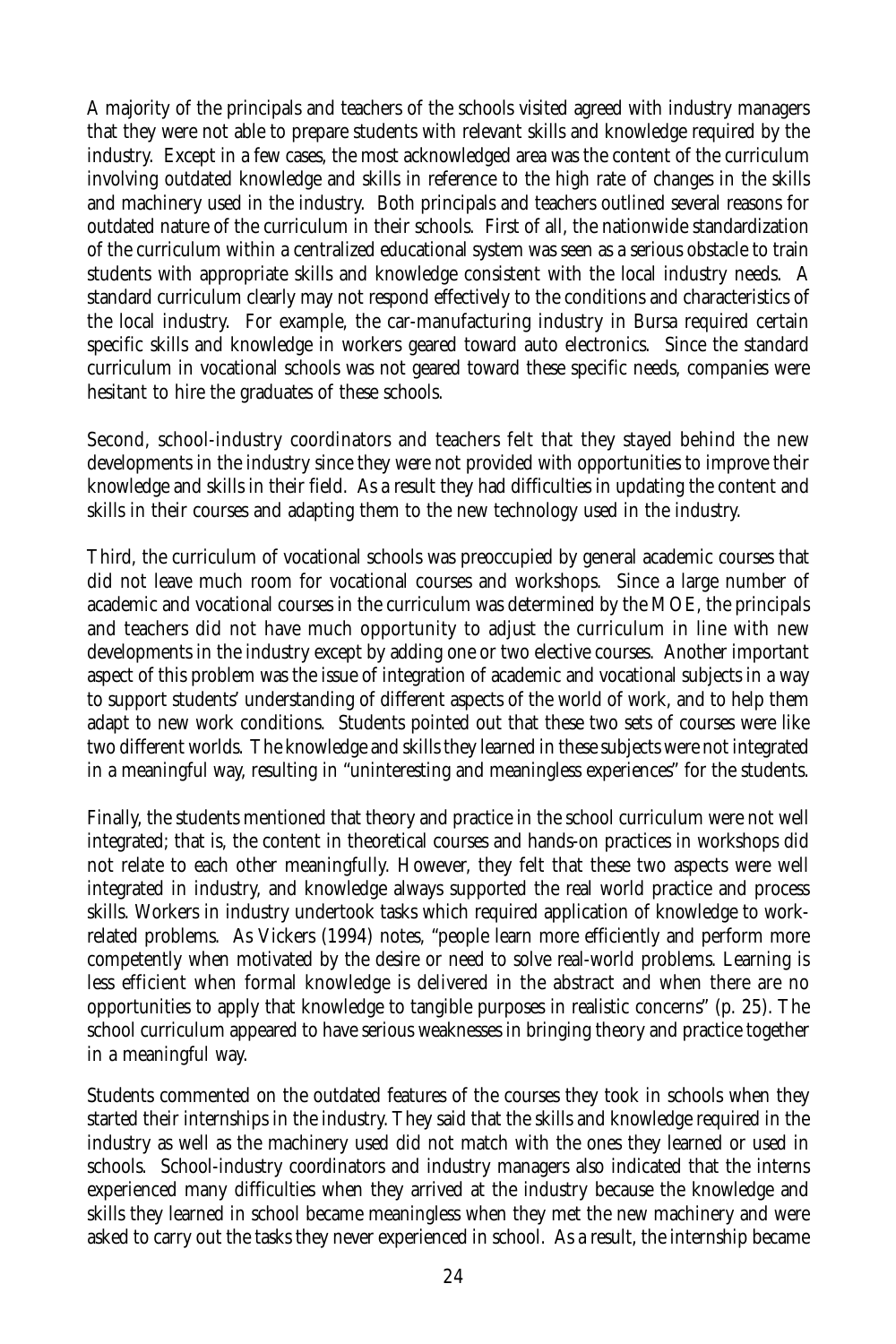a crucial part of students' training since it gave them an opportunity to catch up with the new developments in their field. The principals, school-industry coordinators, and teachers praised the Vocational Education Act of 1986 for initiating school-industry partnerships to provide practical training for students in industry. They said that the industry became part of the vocational education system, and internships balanced to a certain degree the theoretical nature of the school-based curriculum with hands-on training at work.

## **NEEDS ASSESSMENT**

Needs assessment is an important activity in identifying the required skills and knowledge in a certain area. Vocational schools need to determine the competencies required in industry and update current courses or design new ones accordingly. Traditionally vocational schools have suffered from inflexibility of their curricula in adapting to the fast-paced changes and the required competencies these changes initiated in the workplace. However, to keep up with the changes in the industry, vocational schools need to carry out needs assessment constantly and to search for ways to update their curriculum.

The school principals indicated that there were no official requirements and guidelines for their school personnel to do needs assessment in the industry. Formally, the needs of the industry are monitored by the Vocational-Technical Education Research and Development Center at the MOE. This center carries out research and makes recommendations to the MOE for changes in the curriculum or to develop new curricula based on the needs reported by local education authorities and schools. Many principals agreed that since its foundation in 1986 with the Vocational Education Act, this center has not been able to satisfactorily fulfill this task mainly because of ineffective communication between the center and the local education authorities and schools. All the principals and teachers agreed that identifying the needs of the industry was crucial since these needs served as a basis for revising the content and strategies used in their current courses as well as designing new courses. Senior students echoed the concerns of their principals and teachers stressing the fact that the knowledge and skills they learned in schools were outdated compared to the ones required in the industry. The industry coordinators and workers also talked about the significance of research on new skills and knowledge to bring the school curriculum in line with new technology and workplace conditions.

Out of 14 vocational schools, 7 did not report any activity under needs assessment; 4 had few activities; and 3 carried out needs assessment activities systematically. Varying experiences of these schools, presented in the next section, offer us some very important lessons with regard to the needs assessment process and its possible outcomes.

## SCHOOLS CARRYING OUT NO NEEDS ASSESSMENT

These schools seemed to be suffering from the outdated nature of the curriculum as well as low quality of student training. The principals and teachers complained about the gap between school curriculum and industry realities. They stated that identifying the needs of industry was crucial to inform the changes and improvements in vocational courses. However, various factors prevented them from carrying out needs assessment in industry. First of all, a large student population in these schools leading to heavy teaching and supervising load for teachers did not leave much time for the teachers to do systematic needs assessment. Second, the school staff felt that it was very difficult to follow up on the identified needs since any change in the existing courses or initiation of a new course required the MOE approval. This process was perceived to be a long and cumbersome process, and it discouraged teachers from undertaking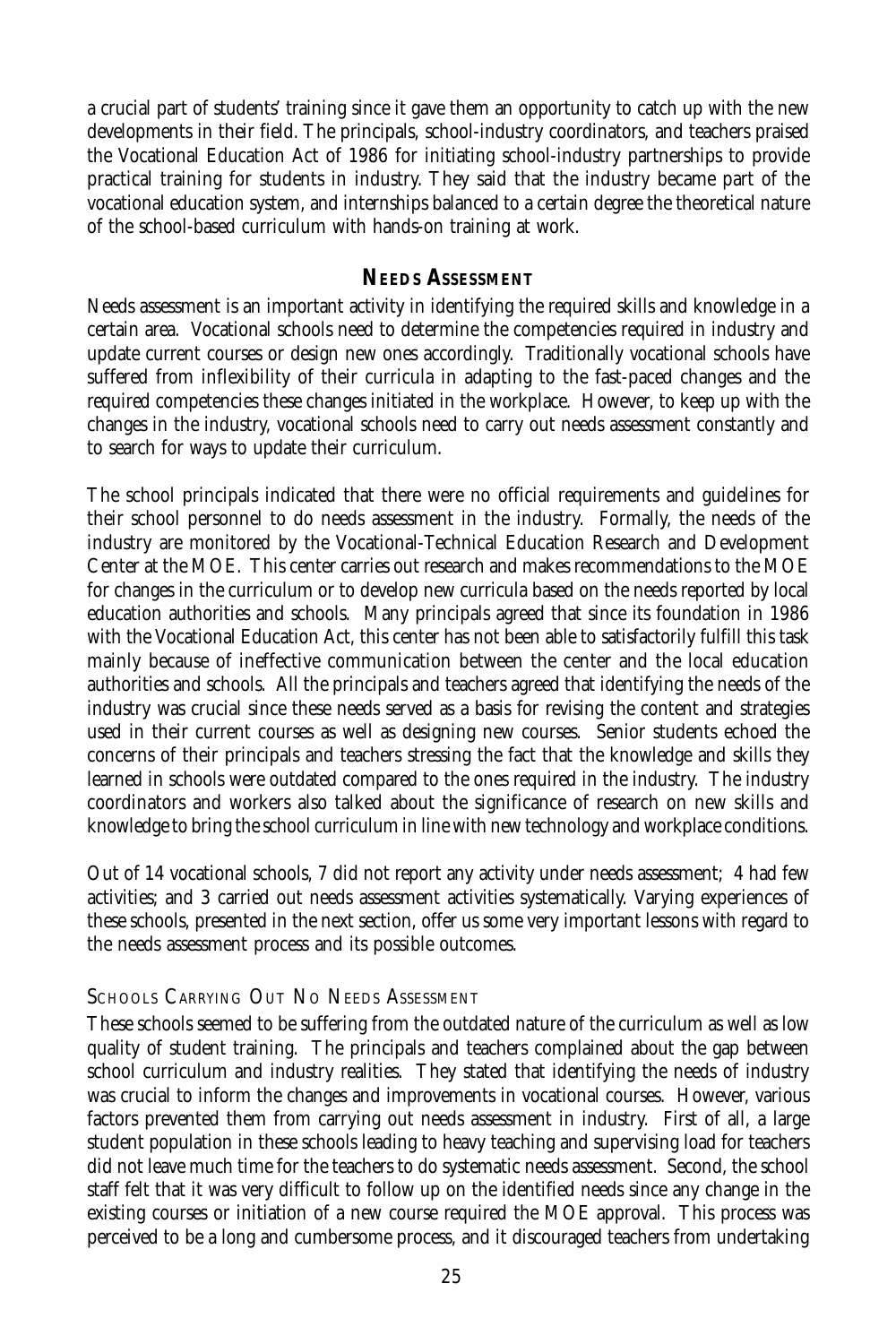such activities. Third, teachers were not provided with significant rewards or incentives by the MOE (e.g., financial contribution, released time, materials, inservice training). Finally, according to the principals, teachers traditionally were used to implement the curricula developed at the MOE level without any major changes. Some teachers expected the MOE to be primarily responsible for carrying out needs assessment, assigning committees, and updating or developing curriculum. This expectation may prevent teachers from looking at the courses they teach critically. Other teachers felt that they, not the MOE, were in the best position to carry out these activities. They argued that the MOE was not able to follow the new developments in all vocational areas and respond to local needs in that respect.

The industry managers receiving interns from these schools reported that the interns subjected to a school-based curriculum containing outdated skills and knowledge experienced major difficulties in the real workplace equipped with advanced technology. Several industry managers even argued that they preferred to hire general high school graduates and to train them with relevant competencies since they found it more difficult to change and update the obsolete skills and knowledge the vocational school graduates possessed. Industry managers believed that vocational education required constant research in industry and curriculum revisions if the aim was to train their students with employable competencies. They preferred that the local school be given a degree of freedom in revising vocational course curriculum without seeking the approval of the MOE, as one said, "the market conditions can ensure the effectiveness and relevance of the curriculum anyway."

#### SCHOOLS CARRYING OUT SOME NEEDS ASSESSMENT

The participants from these four schools also complained about the curriculum as inadequate in training students consistent with industry needs. Needs assessment was not part of the overall planning in these schools, and its success was dependent on individual teachers visiting industries on their own time and trying to find resources themselves. However, the teachers said that when a needs assessment was undertaken, it positively contributed to many aspects of the school such as curriculum development, teacher development, and better relations with industry. Attempts to identify industry needs in vocational areas resulted in information and resource exchange between schools and industry, a certain level of revision in course content, and new learning experiences for teachers.

According to the principals, these schools sensed a need to work with industry on identifying the competencies required in certain vocational areas using new technology (e.g., knitting, electro-mechanic, fashion design, ceramics) or in new vocational areas (e.g., AutoCAD, Quality Control). The school's willingness to update the curriculum in vocational areas was also encouraged by the requests coming from industry with regard to a new program or course in vocational schools so that future graduates would have the needed skills in a certain area (e.g., radar technology, food technology). In these cases, the industry offered the schools help with the assessment of needs, training of teachers, development of curriculum materials, donations of machinery to schools, and extensive internships to students in the industry. To start the needs assessment process, a group of teachers from schools first did a literature review and then made visits to various industries to identify the skills and knowledge required in the respective areas. These schools sought and received help from the universities to do needs assessment and to use the data collected as a basis for curriculum development. Industry representatives were also involved in needs assessment in these schools, and later these committees also served as curriculum development committees.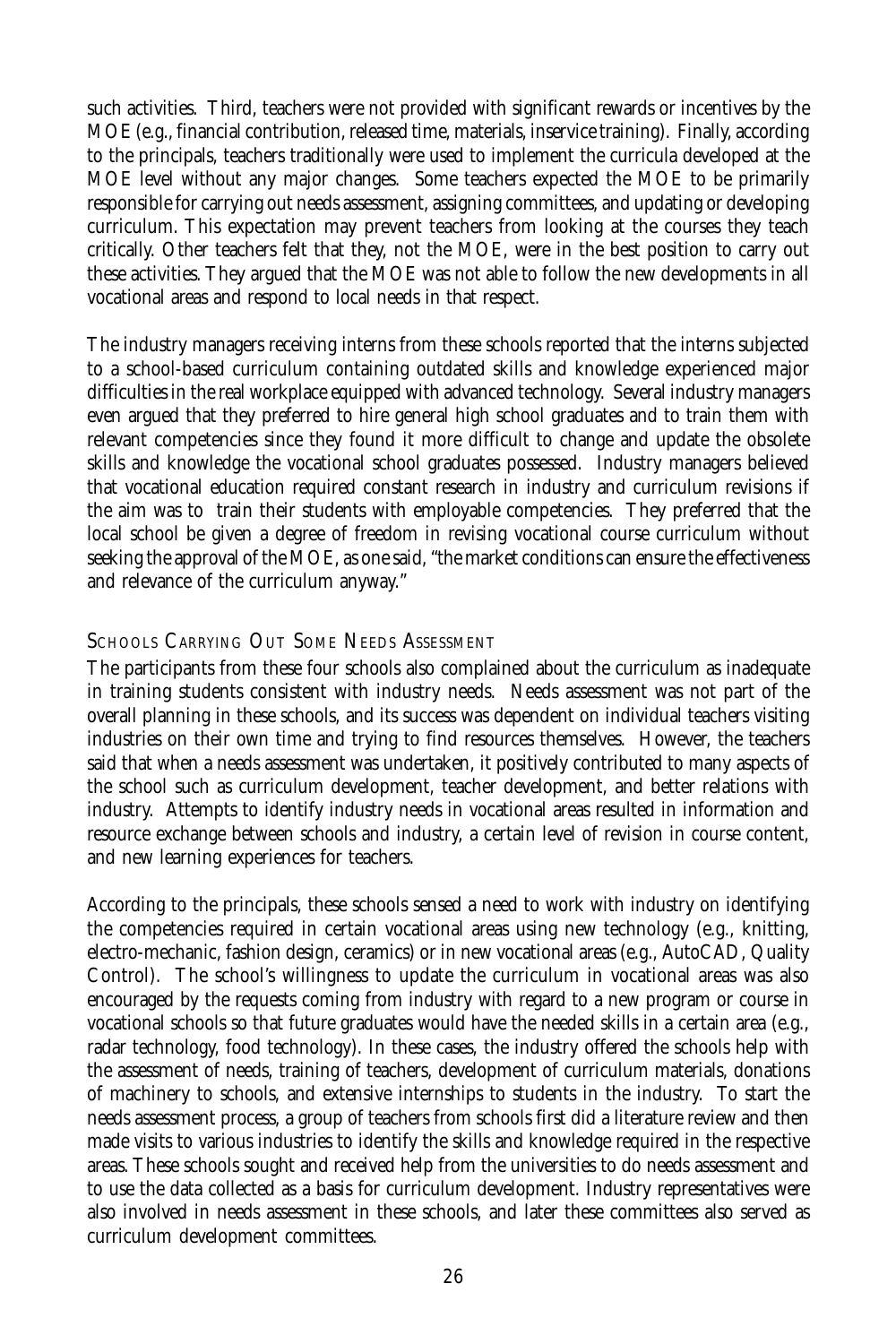SCHOOLS CARRYING OUT SYSTEMATIC NEEDS ASSESSMENT

The participants from these three schools (one in Istanbul, one in Bursa, and one in Izmir) were more satisfied with their curriculum than the others. The principals and teachers in these schools described this systematic activity as "on-going and effective." These schools set up teacher committees in each vocational area in the school to regularly assess the changes in industry in terms of emerging needs, new equipment, and competencies required of the workers, and to revise the related courses accordingly or develop new ones if necessary. These committees regularly visited industry, and did research in their areas by speaking with workers, managers, and trainers, and observing workplace processes. In addition, they did a literature review in the field, tried to explore the vocational curriculum in other countries, and consulted the experts in universities. In some of these committees there were people from industry as well. Based on all these inputs, the courses in the respective area were examined and revised each year. When a new course was required to meet the needs of industry, the committee wrote a curriculum guideline with the help of industry representatives and university professionals and sent it to the MOE for approval. The principals also added that they followed up on the approval process at the MOE in order to speed up the process. All teachers and the industry managers who supervised the students as interns talked about the curriculum of these schools very positively by stating that it was in line with the new developments in industry and students were well trained in relevant, job-related skills and knowledge.

These schools seem to be exceptional cases with regard to the needs assessment process in such a centralized and bureaucratic educational system. Their success stems from a committed group of teachers and principals acting as instructional leaders rather than bureaucratic administrators and the schools' effective and efficient communication and collaboration with industry (Simsek & Yildirim, 2000).

# **CURRICULUM DEVELOPMENT PROCESS**

Needs assessment provides essential data to revise and/or develop the curriculum. Eleven of the schools visited reported no curriculum development efforts while three reported some very successful curriculum development initiatives.

## SCHOOLS CARRYING OUT NO CURRICULUM DEVELOPMENT

There is a multi-layer curriculum examination and approval process in vocational education. If a single teacher or a group of teachers attempt to develop a new course, first it needs to be endorsed by the school principal. Then, it goes to the provincial education directorate for approval. The provincial education director sends it to the related central directorate at the MOE, and finally it goes to the Board of Education for final approval. Principals and teachers complained about the inefficiency of this process which may take such a long time that when the course is approved it may need revision again in the face of rapid changes in the respective area. In addition, lack of support in terms of release time, financial support, and lack of materials were reported to be major impediments in curriculum development at the local school level. The principals and teachers described many difficulties in developing and offering elective courses because of heavy teaching loads for teachers, classroom shortage for electives, lack of good communication, and collaboration with industry and universities.

Out of 11 schools where there were no major curriculum development efforts, 4 schools reported occasional experiences in course revision based on needs assessment they carried out. The revisions involved changing the sequence of topics to be taught, changing the amount of time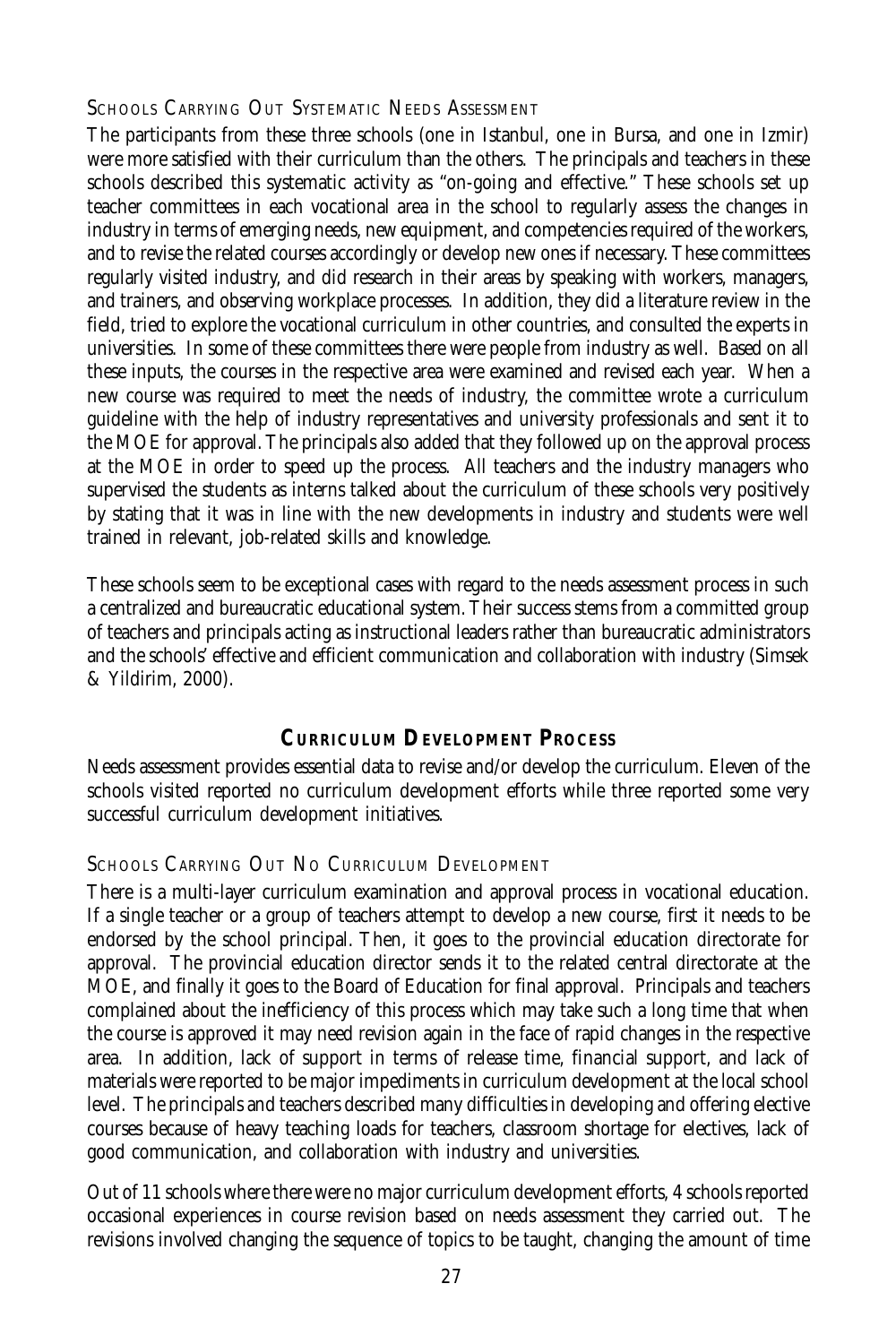spent on each topic and/or taking out one or two topics and/or adding one or two new topics. In these cases, teachers felt that changes were not fundamental; therefore, there was no need to seek approval of the MOE.

## SCHOOLS CARRYING OUT SYSTEMATIC CURRICULUM DEVELOPMENT

The three schools (one in Istanbul, one in Bursa, and one in Izmir) that carried out systematic curriculum development presented some common processes and strategies. First of all, these schools carried out periodic needs assessment in all areas as reported in the needs assessment section. When the needs assessment report was complete, a curriculum development committee was set up to write the curriculum guidelines. Teachers in related areas, senior workers from industry, and in some cases representatives from the university were involved in these committees. The school principal provided some release time to the teachers so that they could carry out curriculum-related research in industry, work with universities, and write the curriculum guidelines. The industry representatives helped the committees with materials and training for the teachers in industry. Once the curriculum guidelines were written they were submitted to the MOE for examination and approval. According to the principals and teachers, the approval time varied. In some cases, it took 6 months while in other cases it took several years. The school principals' and the local education directorate officials' efforts in this process seem crucial. If the MOE officials could be persuaded that an urgent approval was needed to meet the needs of the school and the local industry the approval process usually took less time.

Development of elective courses appears to be an effective way of meeting the needs of local industry and equipping students with relevant skills and knowledge expected by industry. In order to achieve this purpose, the school administrators encouraged teachers to develop elective courses. Industry representatives helped the school in this process since the elective courses would directly respond to the needed competencies in their workplaces. These schools also received assistance from the universities in development of elective courses.

The location of the school plays an important role in keeping up with developments in the industry and reflecting it on the school curriculum. For example, the principal and teachers of one vocational school in Istanbul argued that since Istanbul was the center of the garment industry, they had first hand information on the changes in the industry. The principal was a member of the Istanbul Export Union, and she had close contacts with industry. She and the teachers in the school were always invited to seminars and conferences organized by industry, and these constituted valuable sources of information for updating their courses and improving teachers' knowledge and skills in relevant areas.

Another important factor in successful curriculum development efforts was the collaboration and communication among teachers within the same school. One school in Bursa presented an exemplary case in this regard. According to the principal, teachers in the same department met regularly at the beginning of each semester to discuss the curricular problems of the previous semester and to suggest revisions along with other activities such as exams and material development. The work to be done on the curriculum revisions was outlined, and this process continued within a set schedule. If there was a need, teachers also developed new curriculum and presented it to the MOE for approval.

Industry managers thought that they needed to take part in the curriculum development process since they were the recipients of the students as workers following their graduation. They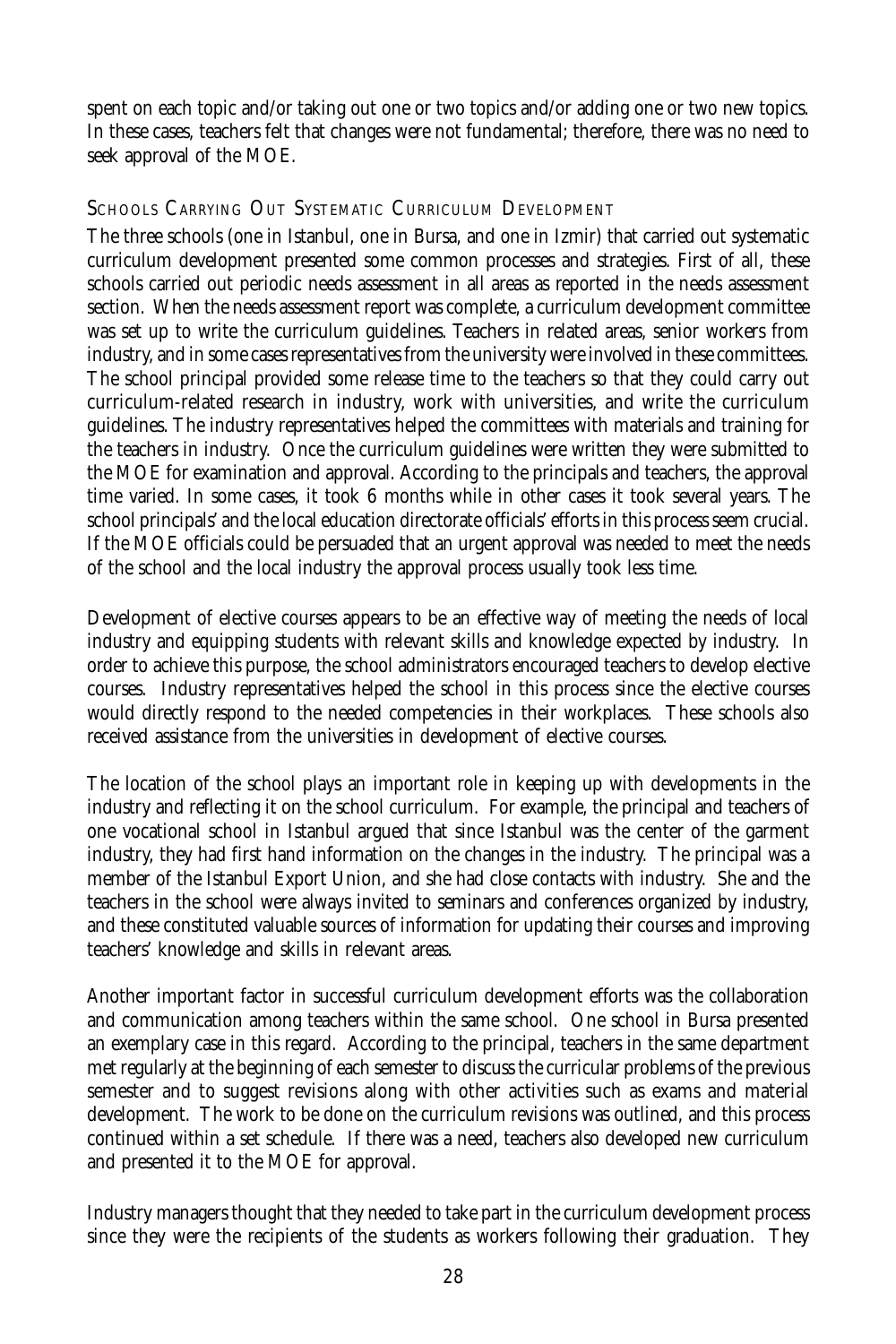argued that they were in a good position to introduce the developments in industry to the vocational school curriculum. When industries were involved in curriculum development, vocational schools had a good chance of keeping up-to-date with technology, skills, and knowledge. The workers interviewed in industry agreed with these points indicating that industry representatives knew the practical aspects of their work and could contribute to a great degree in developing a relevant and up-to-date course curriculum.

Each of these three schools had a very active school-based advisory council, and the contribution of this council to curriculum development is noteworthy. The council consisted of the school principal; the school-industry coordinator; local industry representatives, the provincial education director; and representatives from local chambers of commerce, workers union, and employers union. It provided a forum for the industry and the school to raise issues, problems, new areas to explore, and ways to meet the needs of the school and industry. New needs in industry were discussed, and curriculum development efforts in these areas were supported. The principals of these schools reported that these councils played an important role in updating the curriculum, supplying new curriculum materials, receiving contributions from universities, and getting approval from the MOE on new curriculum. Such a council that meets regularly, studies the needs of industry, and assists curriculum research and development efforts, appears to be crucial in successful curriculum development.

## **DISCUSSION**

The results of this study show that the standardized curriculum in vocational education does not meet the needs of students and the industry. The standard curriculum appears to become outdated in a short period of time in the face of ever-changing competencies in industry. Only few vocational schools are able to keep up with these changes through a systematic needs assessment and curriculum development process. Other schools suffer from outdated curriculum focusing on traditional task oriented skills and knowledge.

The needs assessment process works well only in a few schools. Although there are no formal requirements for doing needs assessment, these schools view this process as crucial in responding to the needs of students and industry. They realize that the formal ways used by the MOE to determine the needs of industry and inform schools about these needs, do not work. So, rather than expecting information from the top, they carry out this activity themselves on a regular basis. Needs assessment activity contributes to the curriculum development process in schools, to the professional development of teachers, and to the communication and collaboration between the schools and industry. Experiences of these schools also prove that despite the difficulties and lack of sufficient professional rewards, teachers in a single school can professionally assess the needs of industry, receive help from industry, universities, and other local organizations; and reflect the results of the assessment on their curriculum.

The heavy teaching and supervising load, inadequate financial resources and rewards, lack of leadership and poor communication with industry, and reluctance among teachers largely due to a highly structured and hierarchical school system appear to be the main reasons for not doing needs assessment in vocational schools. Among these, the lack of effective communication between schools and industry appears to be a major impediment to the systematic needs assessment process. Although the school and industry representatives indicate that they are always open to and willing for such a communication flow, the lack of structure and of clearcut responsibilities prevent effective communication and collaboration.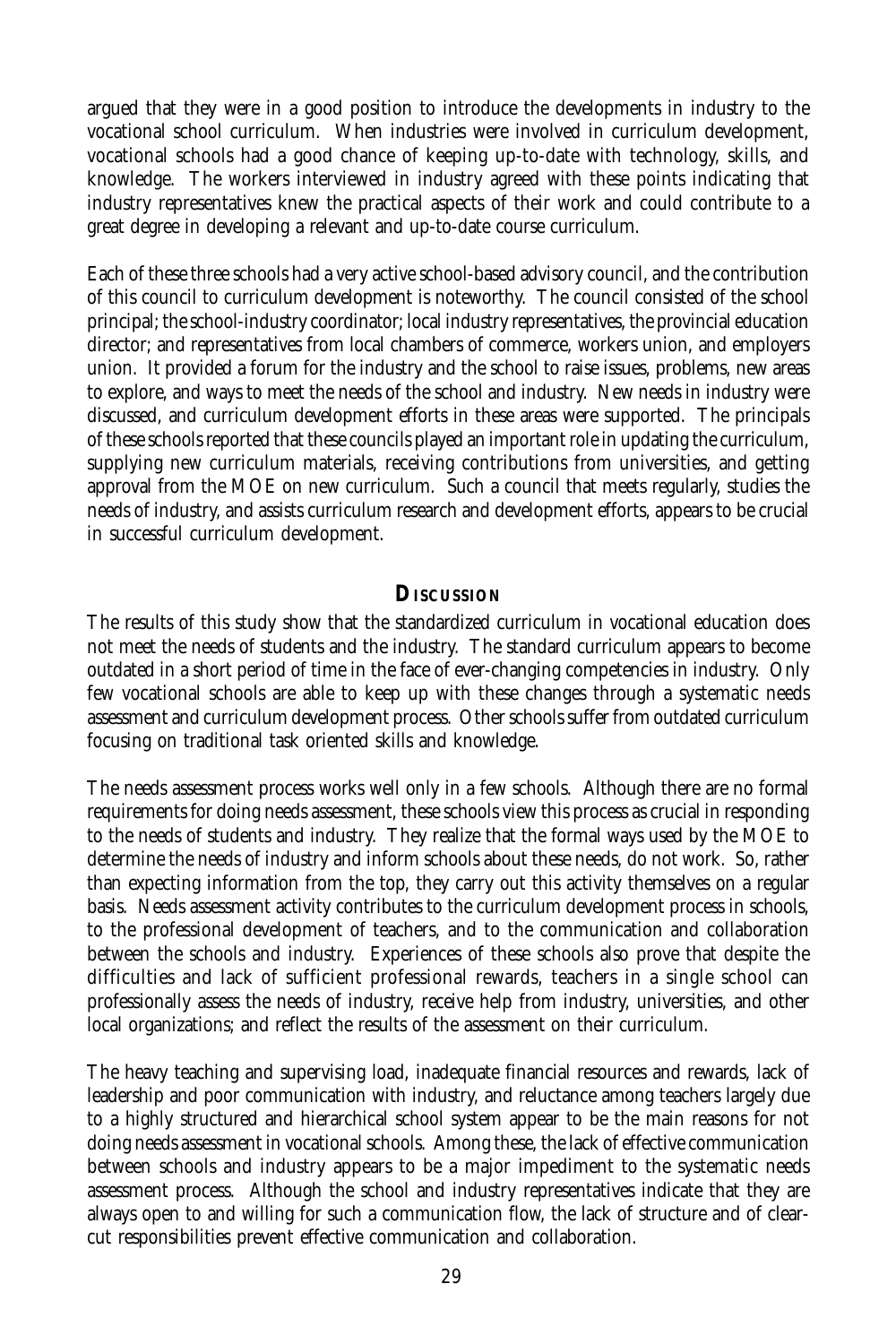The centralized nature of the educational system also appears to be a major obstacle to curriculum development efforts in vocational schools. Approval of curriculum is a long and cumbersome proess and is not responsive to the rapid changes in industry. The multi-layer approval process discourages teachers from any curriculum development activity. As a result, the majority of the vocational schools attempt to train students with an outdated set of curricula although they are well aware of the fact that they are not preparing students with relevant and updated competencies.

Despite the centralized nature of the educational system and the impediments to curriculum development at the local level, curriculum development efforts take place in some schools, and the results are very encouraging. Teachers are satisfied with what they do, students are satisfied with the training they receive, and the industry representatives readily welcome the students as soon as they graduate. There are several reasons for continuous curriculum development activities in these schools. First of all, there is good communication, cooperation, and collaboration between the school and industry. Second, a school-based advisory council provides a strong support for these efforts. Third, the school receives technical help from the universities in curriculum development. Finally, the principal of the school acts as instructional leader and provides support to the teachers. For example, teachers are relieved some of their teaching duties and are provided certain resources and rewards (e.g., attendance at seminars and conferences).

This study teaches us several lessons. First, improving the quality of the curriculum in vocational high schools seems to be an effective school-to-work transition strategy for increasing the employability of graduates. In order to achieve this, existing curricula needs to be assessed in terms of their limitations and strengths. Second, the curriculum development process as it is practiced appears to be very vague, and the role of the industry in this process is not clear. The success stories where the schools and the industry successfully collaborate to develop a new curriculum present good examples to strengthen this collaboration for other schools and industries as well. Third, the needs for curriculum development in vocational areas are different from that of an academic curriculum. However, the MOE follows the same curriculum development and approval procedures for both vocational and academic curricula. Finally, even within a hierarchical structure, the school and the industry can collaborate on needs assessment and curriculum development and work together to respond to each others' needs.

#### **REFERENCES**

Brand, B. (1994, June). *Vocational-technical education reform in the United States*. Paper presented at the International Vocational Education Symposium, Ankara, Turkey.

Fraenkel, J. R., & Wallen, N. E. (1993). *How to design and evaluate research in education* (2nd ed.). New York: McGraw Hill.

Hudelson, D. (1994). School-to-work transition. *Vocational Education Journal*, *69*(3), 17-20.